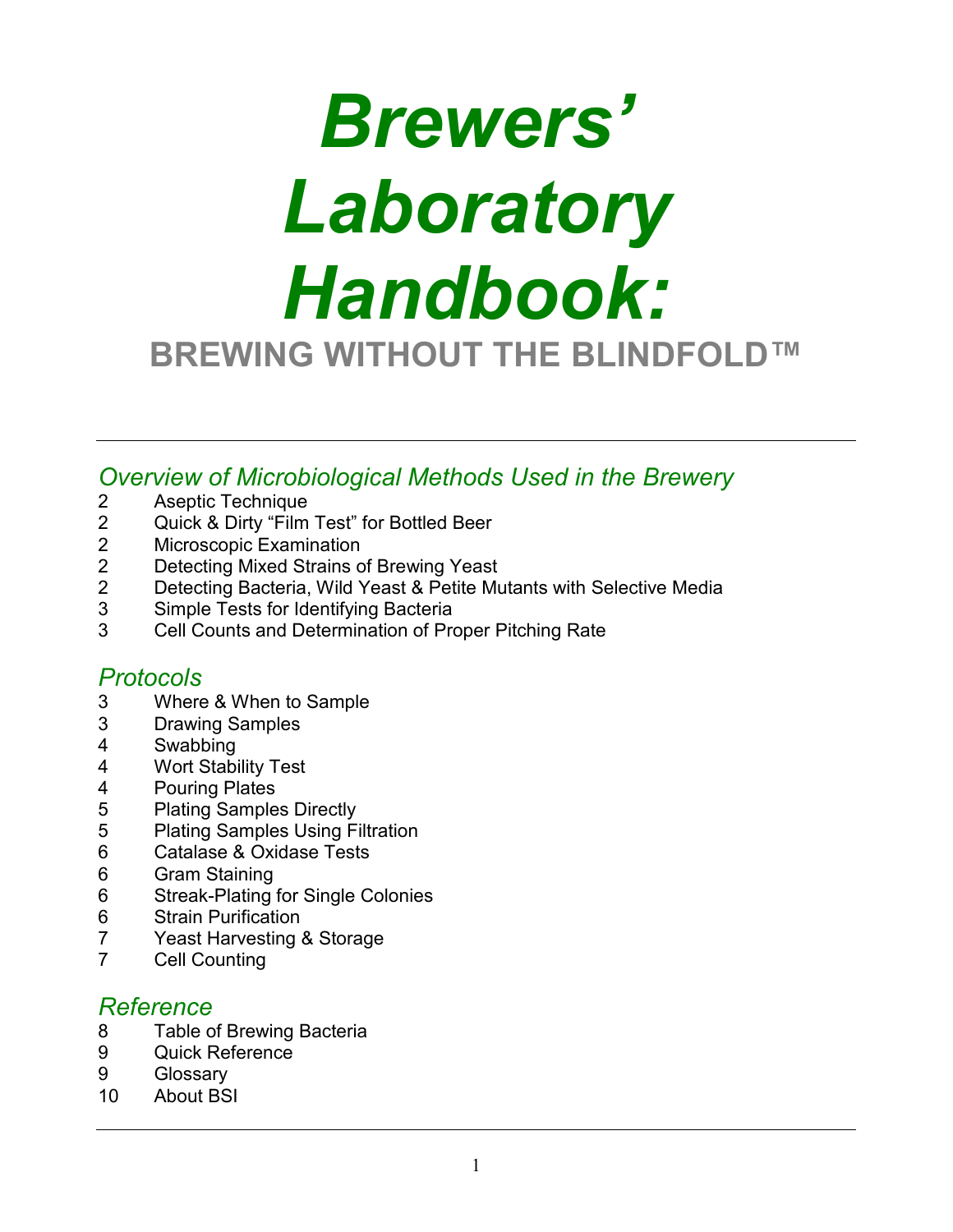**"Brewing without the blindfold" means keeping an eye on your microbes, be they brewing yeast or the myriad contaminants that plague breweries. This handbook helps you do just that, and respects the fact that you want to spend time in the brewery, not in the lab!**

# *Overview of Microbiological Methods Used in the Brewery*

#### **Aseptic Technique**

The ability to transfer cultures without contamination is imperative to good microbiology. Keep in mind:

- $\Box$  hands must be washed and work areas must be cleaned with a 5% solution of disinfectant
- $\Box$  sterile vessels and liquids must be used (subject to 15# pressure for 15 minutes in a pressure cooker)
- $\Box$  sterile transfer tools must be used (dip in 70% ethanol or rubbing alcohol and flame)
- $\Box$  aerial fall-out and drafts must be minimized.

See *Protocol: Pouring Plates*, *Protocol: Drawing Samples*, *Protocol: Swabbing*, *Protocol: Plating Samples Directly* and *Protocol: Plating Samples Using FIltration*.

#### **Quick & Dirty "Film Test" for Bottled Beer**

Bottled products can be checked for gross contamination without much difficulty. The following are undesirable:

- $\Box$  bottle necks with a rings at the beer/headspace interface
- $\Box$  cloudiness in any part of the body
- $\Box$  residue at the bottom of filtered beer
- $\Box$  excessive foaming of opened, chilled beer.

Odor and taste are indicators as well. What is most useful, however, is catching contamination well before it gets to taste, odor and visibility thresholds.

#### **Microscopic Examination**

For yeast, use the 40x lens and make note of:  $\Box$  percent viability.

For bacteria, use the oil immersion lens and make note of:  $\Box$  whether cells are rods (bacilli) or rounds (cocci)

- $\Box$  the approximate length or diameter in microns
- $\Box$  the gram reaction.

Microscopic examination of samples has limited use. The microscope is not very helpful for detecting even moderate levels of contamination, whether it be in yeast, wort or beer. If enough bacteria or wild yeast is present to be seen while surveying only a few fields, contamination levels are very high. Also keep in mind that different yeast strains can have very similar appearances under the microscope, so it can be impossible to tell a wild strain from a brewing strain, or to tell one brewing strain from another. Petite mutants are so-named because of their small colony size. They cannot be differentiated from normal cells under the microscope.

#### **Detecting Mixed Strains of Brewing Yeast**

If you use more than one strain of yeast in the brewery, you may wish to determine whether or not they are becoming intermingled. By plating the slurry for single colonies on wort agar and incubating for 5-7 days, you will be able to tell one from another after careful examination of colony shapes, sizes and colors. Any differences in these characteristics are solid indications of different strains. See *Protocol: Pouring Plates*, *Protocol: Streaking for Single Colonies* and *Protocol: Strain Purification.*

#### **Detecting Bacteria, Wild Yeast & Petite Mutants with Selective Media**

If you know what type of contaminant you're encountering, you are better equipped to determine how serious a problem it presents and how to get rid of it. On a non-selective medium, such as wort agar, yeast colonies are relatively large, opaque, whitish and waxy-looking, while bacteria colonies are generally smaller, more translucent and slick-looking. Knowing this is fine, but a selective medium is needed for more specific identification. We recommend the following selective media for the basic groups of brewing contaminants:

- $\Box$  brewing bacteria SDA
- $\Box$  wild yeast LCSM and LWYM
- $\Box$  petite mutants wort agar containing or over-laid with TTC.

Each of these media are easy-to-use and allow for enumeration (counting the number of contaminants in the sample tested) and differentiation (knowing one type of organism on the plate from another), which is more than can be said for most testing media. See *Protocol: Pouring Plates*, *Protocol: Plating Samples Directly*, *Protocol: Plating Samples Using Filtration*, *Protocol: Streaking for Single Colonies* and *Protocol: Strain Purification.*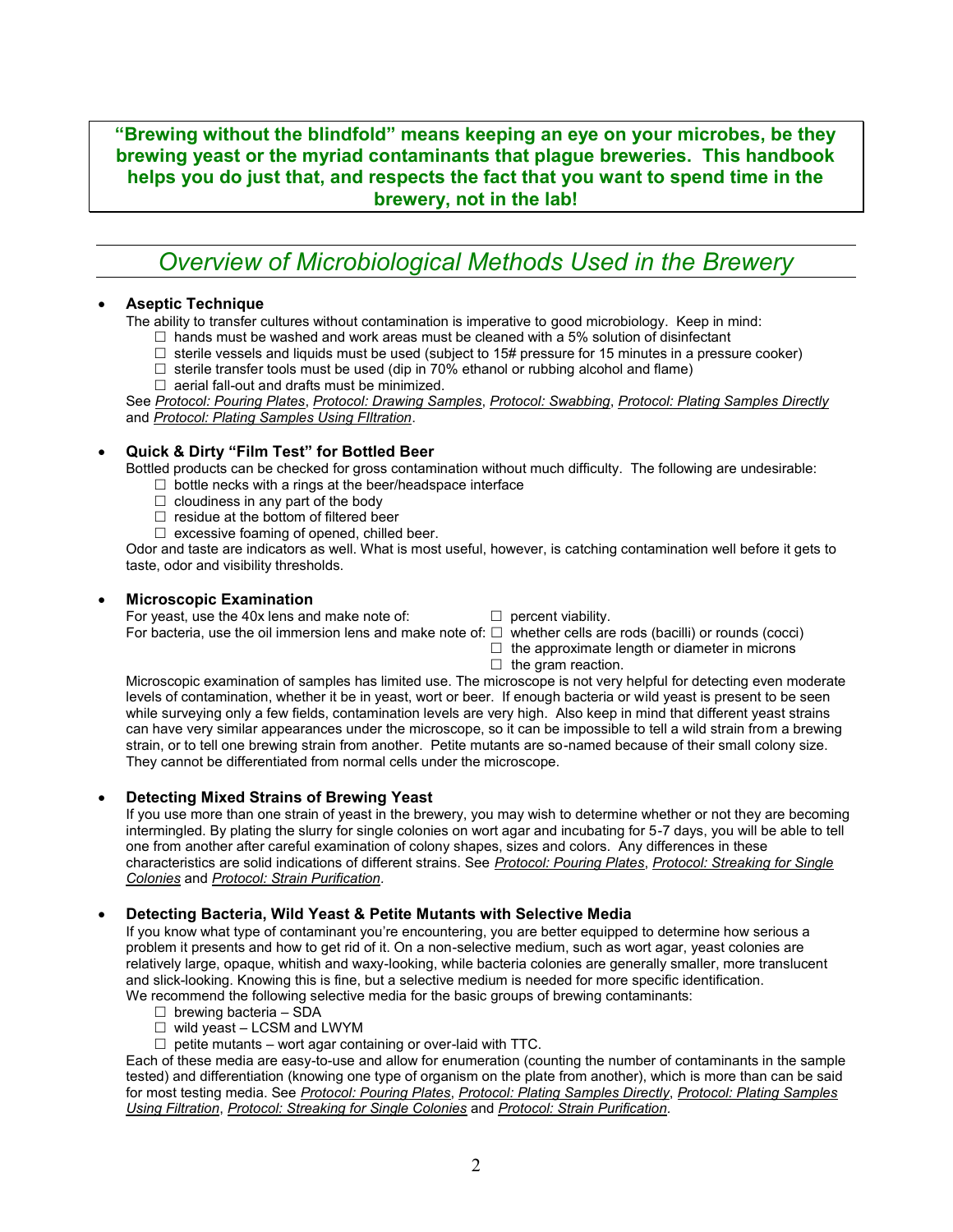#### **Simple Tests for Identifying Bacteria**

Make the following observations of any bacteria colonies before disturbing the colony with stain or other tests:

- $\Box$  odor (vinegary, rotten, sulfury, fruity)
- $\Box$  acid production (halo surrounding colony, with color change and/or clearing of medium)

 $\Box$  colony color, size, texture and shape.

Then determine the

- $\Box$  catalase and oxidase reactions
- $\Box$  gram reaction.

The gram stain takes advantage of certain differences in cell membrane properties of bacteria. All bacteria are divided into two categories: gram-positive (takes on crystal violet stain and turns blue) and gram-negative (takes on safranin stain and turns pink). Yeasts are gram-positive. Armed with all the above information, check *Table of Brewing Bacteria* for bacteria's identity. See *Protocol: Gram Staining* and *Protocol: Catalase & Oxidase Tests*.

#### **Cell Counts and Determination of Proper Pitching Rate**

A hemacytometer is essential for accurate cell counts (determination of number of yeast cells/ml in a slurry). The number of cells counted within a chosen grid is converted into cells/ml. This number is compared to the number of cells needed for healthy fermentation. See *Protocol: Cell Counting*.

# *Protocols*

#### *Protocol: Where & When to Sample*

| <b>Sample</b><br>water supply<br>wort<br>pitching yeast<br>fermenting beer, days 1-2<br>fermenting beer, days 3-5<br>storage tank<br>finishing tank<br>bottling tank<br>bottled beer<br>CIP'd surfaces | <b>Frequency</b><br>1/week<br>every brew<br>every crop<br>every tank<br>every tank<br>3/week<br>3/week<br>1/month<br>every batch<br>every CIP | <b>Sample Size</b><br>100ml, filtered<br>1.0 <sub>m</sub><br>1.0 <sub>m</sub><br>1.0 <sub>m</sub><br>1.0 <sub>m</sub><br>1.0 <sub>m</sub><br>1.0 <sub>m</sub><br>100ml, filtered<br>100ml, filtered<br>swab | <b>Common Contaminants</b><br>enteric, molds<br>enteric, acetic & lactic, wild yeast<br>enteric, acetic & lactic, wild yeast<br>enteric, acetic & lactic, wild yeast<br>acetic & lactic, wild yeast<br>acetic & lactic<br>lactic<br>lactic<br>acetic & lactic | <b>Tolerance</b><br>$<$ 10 cfu<br><10 cfu; 0 cfu wild yeast<br><10 cfu; 0 cfu wild yeast<br><10 cfu; 0 cfu wild yeast<br><10 cfu; 0 cfu wild yeast<br>$<$ 10 cfu<br>$<$ 10 cfu<br>$<$ 10 cfu<br>$<$ 10 cfu<br>0 cfu |
|--------------------------------------------------------------------------------------------------------------------------------------------------------------------------------------------------------|-----------------------------------------------------------------------------------------------------------------------------------------------|-------------------------------------------------------------------------------------------------------------------------------------------------------------------------------------------------------------|---------------------------------------------------------------------------------------------------------------------------------------------------------------------------------------------------------------------------------------------------------------|---------------------------------------------------------------------------------------------------------------------------------------------------------------------------------------------------------------------|
|--------------------------------------------------------------------------------------------------------------------------------------------------------------------------------------------------------|-----------------------------------------------------------------------------------------------------------------------------------------------|-------------------------------------------------------------------------------------------------------------------------------------------------------------------------------------------------------------|---------------------------------------------------------------------------------------------------------------------------------------------------------------------------------------------------------------------------------------------------------------|---------------------------------------------------------------------------------------------------------------------------------------------------------------------------------------------------------------------|

*Notes*

cfu = colony-forming units, or the number of colonies growing on the test plate

*Protocol: Drawing Samples*

*Equipment* 70% ethanol or rubbing alcohol sterile sample tube *Procedure* Wash and dry hands thoroughly. Sterilize intervening "outside" surfaces, such as valves, with 70% ethanol and flame. Do not uncap tube until immediately before sampling. Do not touch inside of tube or cap to any surface. If possible, allow sample to flow or crumble directly into tube without using utensils. Do not allow sample to overflow onto outside of tube. Recap tube as soon as possible.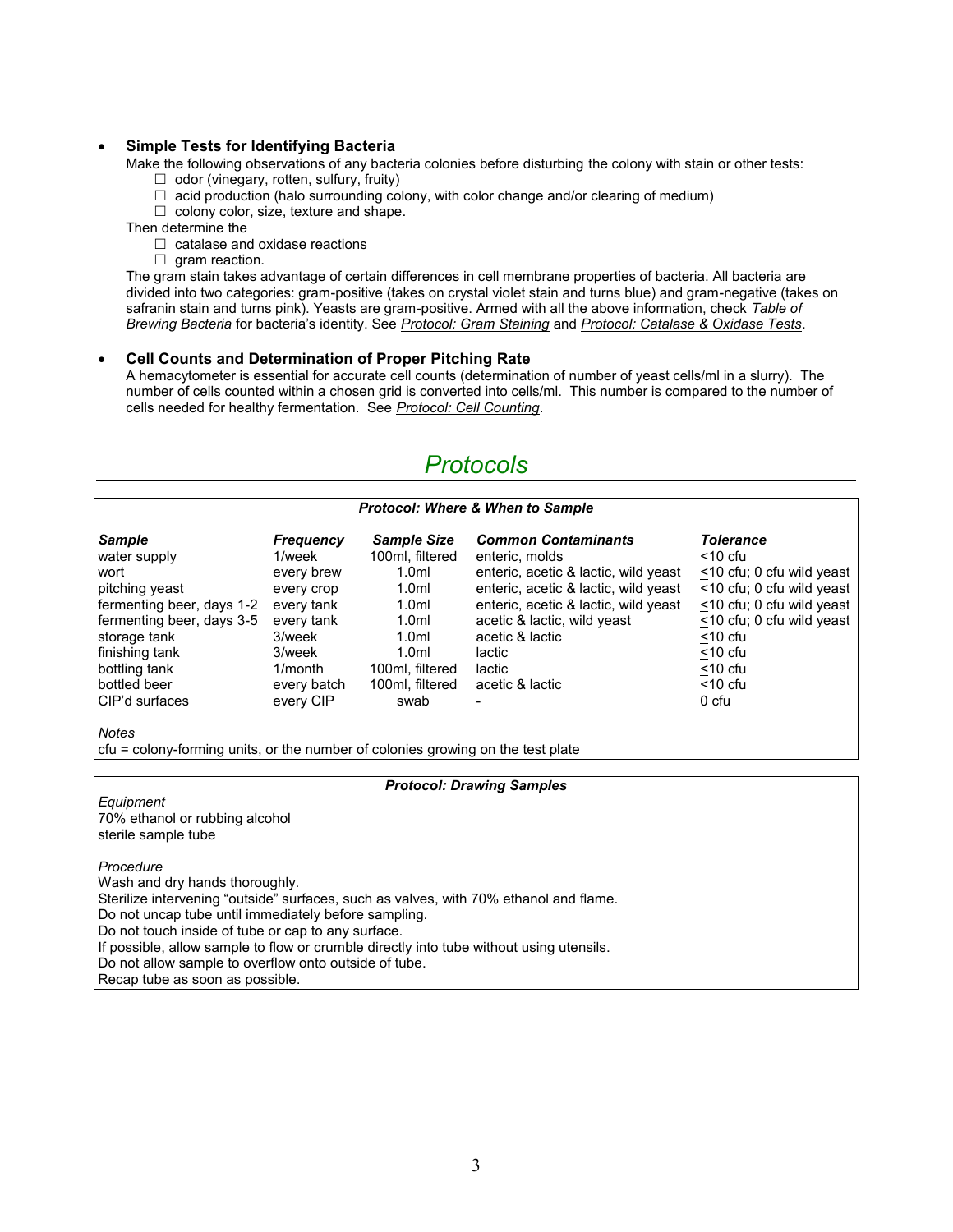#### *Protocol: Swabbing*

*Equipment* sterile swab tube

*Procedure*

Wash and dry hands thoroughly.

Unscrew swab/cap from tube without touching inside of tube or cap to any surface. Firmly swab area to be tested, twisting swab to expose entire tip to area in question. Immediately place exposed swab back into tube, tighten cap and label.

*Notes*

Exposed swabs can be tested by streaking across the surface of plated media (see *Protocol: Plating Samples Directly*), or by adding 10ml sterile wort to swab tube and allowing to grow in a warm area (~86ºF/30ºC) for 3 days (see *Protocol: Wort Stability Test*).

#### *Protocol: Wort Stability Test*

*Equipment* 70% ethanol or rubbing alcohol sterile sample tube

#### *Procedure*

Wash and dry hands thoroughly.

Sterilize intervening "outside" surfaces, such as valves, with 70% ethanol and flame.

Do not uncap sample tube until immediately before sampling.

Do not touch inside of tube or cap to any surface.

If possible, allow cooled, aerated wort to flow directly into tube without using utensils; fill tube about halfway.

Do not allow sample to overflow onto outside of tube; recap loosely.

Allow to grow in a warm area (~86ºF/30ºC) for 3 days.

#### *Notes*

This test determines whether or not brewing organisms are present without allowing for their identification. Clear, bubble-free wort after 3 days of incubation at room temperature indicates the sample contains no viable brewing organisms. Cloudiness, bubbles or gas escaping when lid is loosened indicates that live organisms are present, which means either your sanitizing regime is inadequate, or sterile materials and surfaces are being exposed and contaminated.

#### *Protocol: Pouring Plates*

*Equipment* 5% disinfecting solution sterile petri dishes sterile prepared media permanent marker

*Procedure*

Prepare media according to instructions. Wash and dry hands thoroughly. Clean work area with a 5% disinfecting solution such as Lysol or bleach. Lay out, label and date underside of plates and turn each back over, covers up. Allow media to cool until it is comfortably-warm to the touch (about 50ºC). Swirl media occasionally to keep any insoluble components of media suspended. Pour 15ml (7ml for small plates) directly into each plate (about 5mm thick), lifting covers just enough to allow for pouring. Do not disturb plates until media has solidified. Invert and store plates refrigerated in a clean plastic bag.

#### *Notes*

Pouring media while too hot will result in condensate inside the plate, which increases the chances of contamination. You can check plates for contamination by examining them after 48 hours of incubation in a warm area (~86°F/30°C). Wort agar (instead of commercial nutrient agar) = 30ml house wort, 70ml water, 2g agar; sterilize for 15 minutes at 15psi.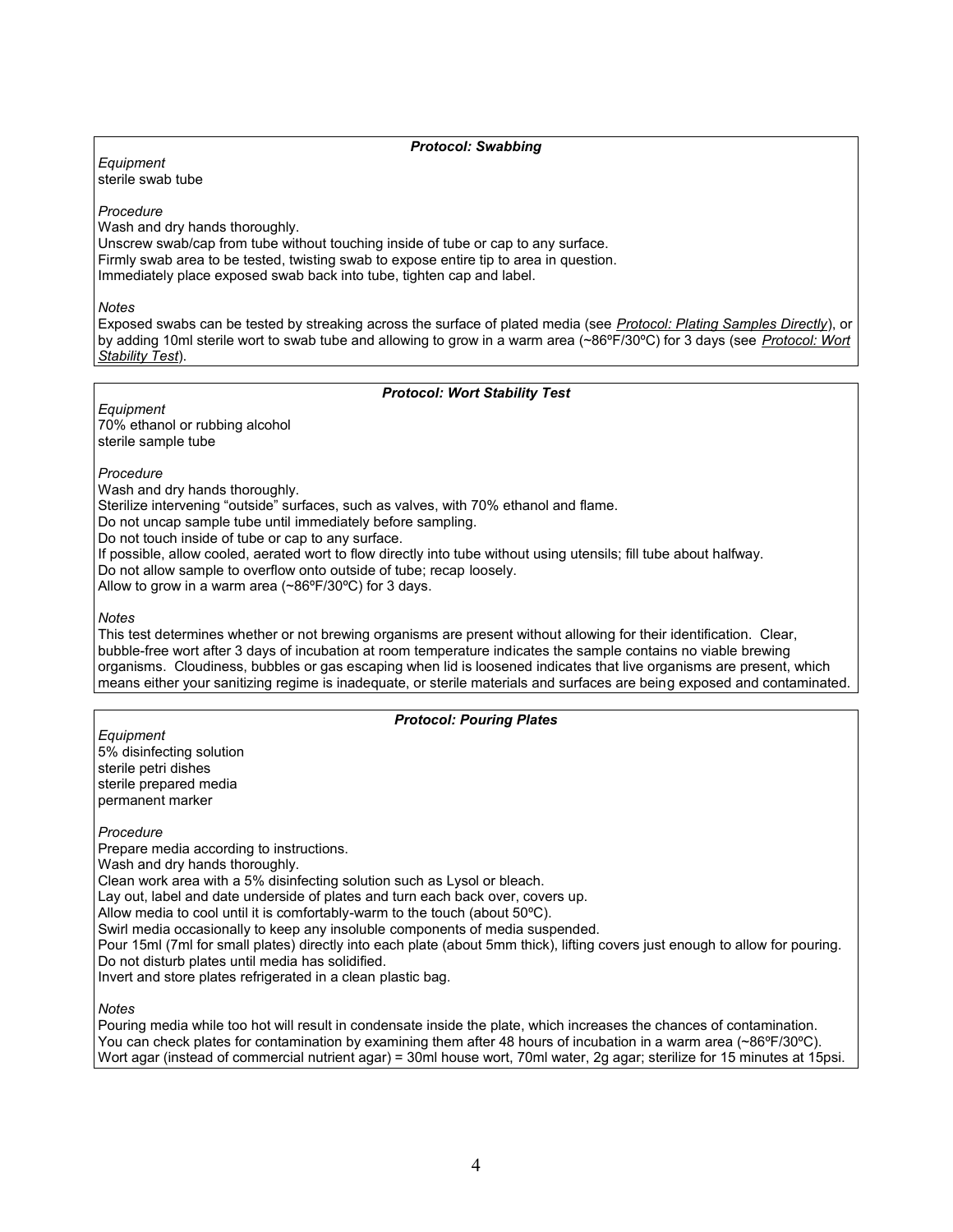#### *Protocol: Plating Samples Directly*

Plated media are generally used to test the purity of liquid samples such as wort, yeast slurry and bottled beer. It is important that the plates do not become contaminated with anything other than the sample you want tested, so store your plates refrigerated and upside-down in a clean plastic box until you are ready to use them.

*Equipment*

Starsan or a 5% Lysol or bleach solution media plates sterile pipettes plastic box

*Procedure*

Choose an area that is enclosed or away from drafts and messy or dusty operations.

Wipe down countertop or table with Starsan or a 5% Lysol or bleach solution.

Wash and dry hands thoroughly.

Inspect each new plate for contamination; label underside with date, sample name, sample site and size of sample plated. Liquid sample: place sample on media using a sterile pipette, gently spread over entire surface without gouging media and immediately replace plate lid.

Swab sample: streak swab tip over entire media, twisting swab to expose all of tip to media surface and immediately replace plate lid.

Wipe down a plastic box with Starsan or a 5% Lysol or bleach solution.

Place plates in box upside-down; loosely fit box lid and allow to grow in a warm area (~86°F/30°C) for 3 days. Do not wrap plates or seal plates in any way.

#### *Protocol: Plating Samples Using Filtration*

If the entire sample is too large to be plated directly (>1.0ml), sample filtration is necessary. The purpose of filtration is to trap any organisms present onto a membrane filter by drawing the sample through it. The filter is then laid directly onto plated media.

*Equipment* Starsan or a 5% Lysol or bleach solution 70% alcohol gas burner vacuum pump sterile filtration apparatus sterile 0.45u filters tweezers media plates plastic box

*Procedure*

Choose an area that is enclosed or away from drafts and messy or dusty operations. Wipe down countertop or table with Starsan or a 5% Lysol or bleach solution. Wash and dry hands thoroughly. Inspect each new plate for contamination; label underside with date, sample name and sample site. Dip tweezers in alcohol and light with flame. Allow flame to extinguish on its own. Use tweezers to place sterile filter into filtration apparatus; reassemble apparatus. Flame mouth of sample vessel and add 100ml to the top receptacle. Cap top receptacle and attach vacuum to bottom receptacle. Draw entire sample through filter. Sterilize tweezers as above; remove top receptacle and retrieve filter $^1$ . Place filter face-up on agar, making sure membrane's entire underside is in contact with media. To filter another sample, liberally spray alcohol into apparatus and draw through with vacuum; load with sterile filter. Wipe down a plastic box with Starsan or a 5% Lysol or bleach solution. Place plates in box upside-down; loosely fit box lid and allow to grow in a warm area (~86°F/30°C) for 3 days. Do not wrap plates or seal plates in any way.

*Notes*

<sup>1</sup>If another sample is to be filtered, assemble apparatus and liberally spray down interior of top receptacle with alcohol; empty using vacuum suction. Sterilize tweezers, put fresh filter in place and repeat filtration procedure.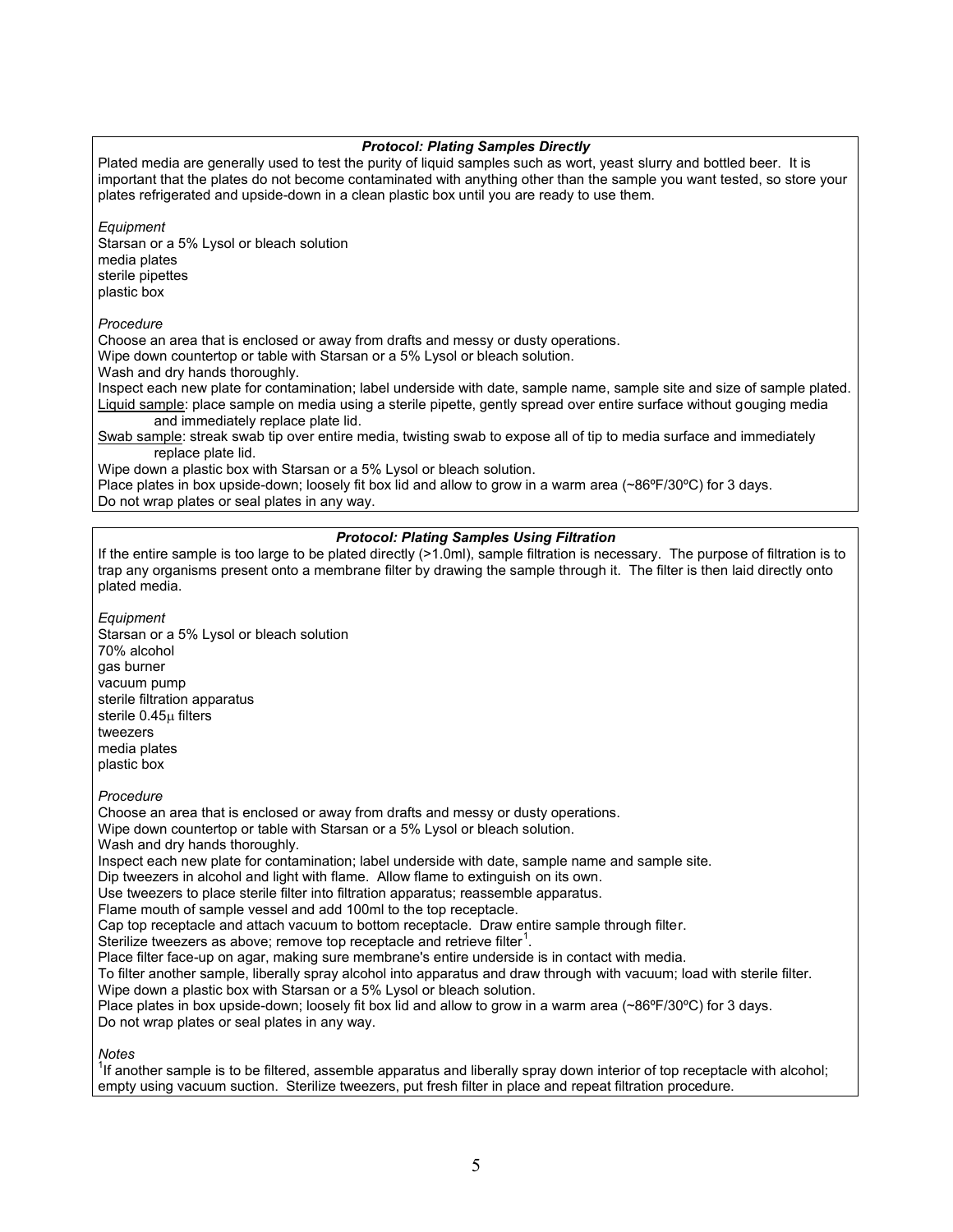#### *Protocol: Catalase & Oxidase Tests*

*Equipment* 3% hydrogen peroxide glass slide oxidase "dry slides"

*Procedure: Catalase Test*

Drop a little hydrogen peroxide onto the colony in question, or onto bacteria smeared on a clean glass slide. A positive result is indicated by the formation of bubbles.

*Procedure: Oxidase Test* Smear a little of the colony in question onto the slide. A positive result is indicated by the bacteria turning a very dark "royal" purple color within 2 minutes.

#### *Protocol: Gram Staining*

*Equipment* microscope with 100x objective immersion oil glass slide gram stain kit

*Procedure*

Place a drop of water on a clean glass slide and barely touch a flamed and cooled inoculating loop to the colony<sup>1</sup>. "Wash" loop in drop of water and evenly smear the suspension around in a pea-sized area; allow to air-dry. Hold glass slide about 3 inches above flame and hold for 4 seconds to kill and fix organisms to slide; allow slide to cool. Cover smear with crystal violet stain and leave on for 1 minute.

Rinse and flood slide with iodine mordant; leave on for 3 minutes then drain.

Slowly drip decolorizing rinse onto smear while holding slide vertically; stop as soon as color ceasing flowing from smear<sup>2</sup>. Cover smear with safranin counterstain, leave on for 1 minute, then rinse gently with water and allow to air dry. Examine under microscope using oil-immersion lens. Gram<sup>+</sup> is blue or purple; gram is red or pink.

*Notes*

<sup>1</sup>Adding too much bacteria to the water droplet will lead to too dense a smear, making good staining almost impossible. The proper amount of bacteria will be a barely visible dot of material on the loop.

<sup>2</sup>The decolorizing rinse is the most critical step. If you continually get gram or variable results for known gram<sup>+</sup> bacteria, you are over-rinsing. Gram<sup>+</sup> results for gram<sup>-</sup> bacteria can result from too dense a smear.

#### *Protocol: Streak-Plating for Single Colonies*

*Equipment*

sterile water (contact-lens saline works well) wort agar<sup>1</sup> plate yeast culture

*Procedure*

Put three drops of sterile water next to each other on the periphery of a wort agar plate.

Get a film of sample across an inoculating loop (for yeast slurry) or barely touch loop to a colony (for solid culture). Dip loop into first water drop and "wash" around until material from loop is suspended in water drop.

Flame and cool inoculating loop.

Get "film" from first drop across loop and transfer to second water drop, "washing" loop as before. Flame and cool inoculating loop.

Get "film" from second drop across loop and transfer to third water drop, "washing" loop as before. Flame and cool inoculating loop.





*Notes*

<sup>1</sup>Wort agar = 30ml house wort, 70ml water, 2g agar; sterilize for 15 minutes at 15psi.

#### *Protocol: Strain Purification*

*Procedure*

Select three or four average-sized colonies which are representative of most of the rest of the colonies. Transfer together to wort agar plate and incubate for 2 days in a warm area ( $\sim86^{\circ}F/30^{\circ}C$ ). Wrap plate with parafilm and store upside-down in refrigerator; shelf life is 6 months.

*Notes*

<sup>1</sup>Wort agar = 30ml house wort, 70ml water, 2g agar; boil to dissolve, sterilize as usual and pour while still warm to touch.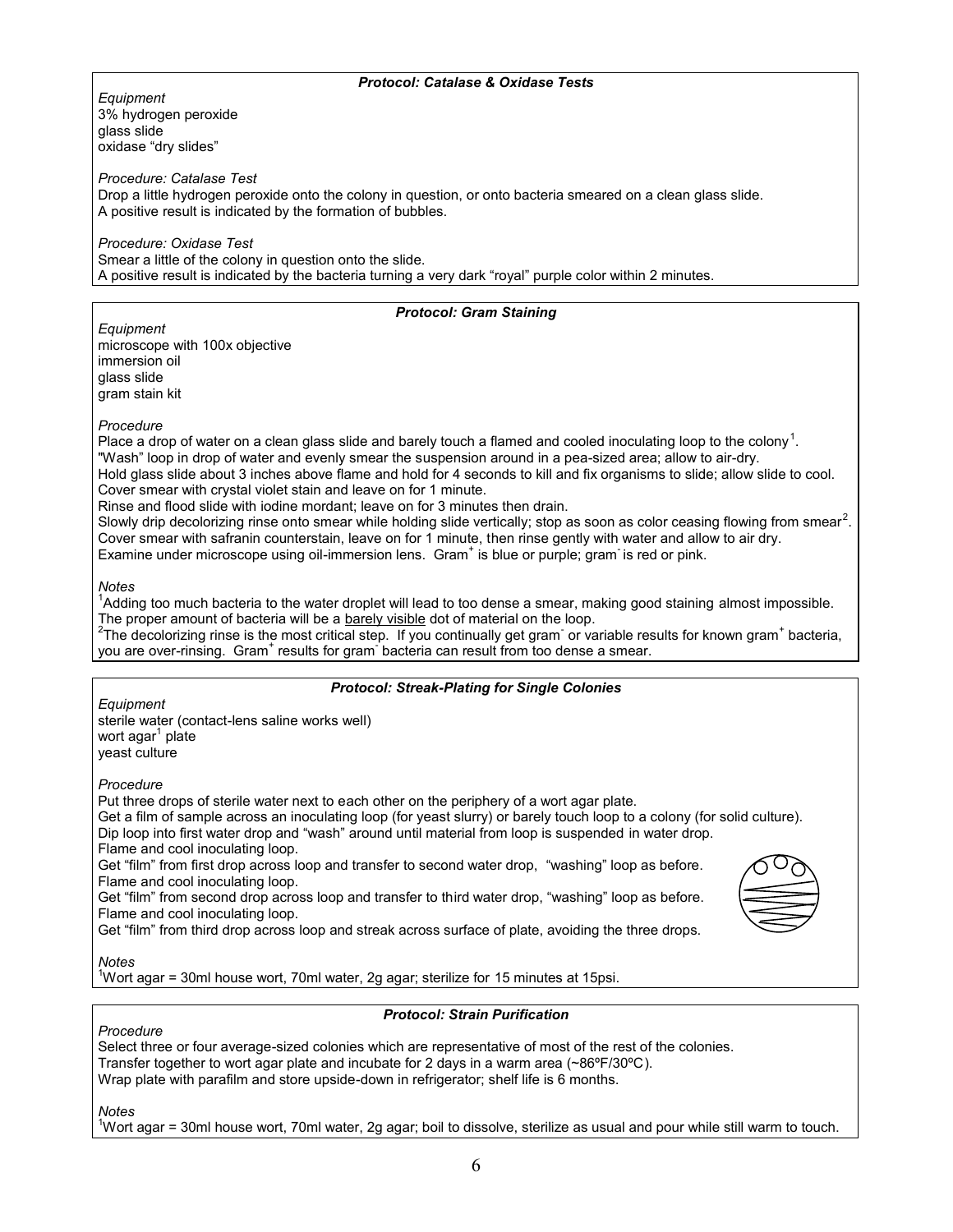| <b>Protocol: Yeast Harvesting &amp; Storage</b>                                                                                                                                                                                                                                                                                                                                                                                                                                                                                                                                                                                                                                                                                                                                                                                                                                                                                                                                                                                                                                   |  |  |  |  |  |  |
|-----------------------------------------------------------------------------------------------------------------------------------------------------------------------------------------------------------------------------------------------------------------------------------------------------------------------------------------------------------------------------------------------------------------------------------------------------------------------------------------------------------------------------------------------------------------------------------------------------------------------------------------------------------------------------------------------------------------------------------------------------------------------------------------------------------------------------------------------------------------------------------------------------------------------------------------------------------------------------------------------------------------------------------------------------------------------------------|--|--|--|--|--|--|
| Equipment<br>70% ethanol or rubbing alcohol<br>sanitizer<br>storage container<br>cold water<br>sterile wort                                                                                                                                                                                                                                                                                                                                                                                                                                                                                                                                                                                                                                                                                                                                                                                                                                                                                                                                                                       |  |  |  |  |  |  |
| Procedure:<br>Sterilize valves with 70% ethanol and flame, and sanitize any hoses, utensils and storage containers to be used.<br>Catch the middle layer of yeast in a storage container as follows, discarding top and bottom layers:<br><sup>1</sup> CONICAL vessels require draining the bottom trub-filled layer until good color and consistency is seen.<br><sup>2</sup> ROUND vessels require manual harvesting with a paddle (layers mix if allowed to drain through the valve).<br>Acidify about 100ml of water to ~pH 3 using a food-grade acid.<br>For every gallon of yeast to be treated, add 2ml sodium chlorite <sup>1</sup> to the acidified water.<br>When concoction turns a very pale yellow (at about 15 minutes) add to the yeast slurry, mixing well.<br>Allow to sit for a minimum of 30 minutes (longer reaction time ensures effectiveness).<br>Use yeast as needed or add an equal volume of sterile, aerated wort and store at 34°F/1°C for up to 2 weeks.<br>If stored, test for viability, cell count and contamination before pitching.             |  |  |  |  |  |  |
| Notes<br>It is best to harvest yeast immediately after final gravity has been reached, before diacetyl rest. Even if it is kept very cold,<br>yeast should not be stored in the cone or under beer. Finished beer is a nutrient-poor waste product to yeast, and forcing<br>it to reside there will cause the viability to drop precipitously (over 50% within 48 hours), no matter how cold it is kept!<br><sup>1</sup> DioxyChlor™ from BIRKO at (800) 525-0476, or Star-Xene™ from Five Star at (800) 782-7019                                                                                                                                                                                                                                                                                                                                                                                                                                                                                                                                                                 |  |  |  |  |  |  |
| <b>Protocol: Cell Counting</b>                                                                                                                                                                                                                                                                                                                                                                                                                                                                                                                                                                                                                                                                                                                                                                                                                                                                                                                                                                                                                                                    |  |  |  |  |  |  |
| Equipment<br>microscope with 40x objective<br>methylene blue, 1% aqueous<br>hemacytometer and cover slip, clean and dry                                                                                                                                                                                                                                                                                                                                                                                                                                                                                                                                                                                                                                                                                                                                                                                                                                                                                                                                                           |  |  |  |  |  |  |
| Staining<br>Obtain a few ml of a slightly-cloudy suspension of yeast, keeping track of any dilutions <sup>1</sup> made.<br>Dye with methylene blue dye, one drop at a time, until slurry is a cobalt blue.<br>Shake sample until color is uniform; allow to sit for 1 minute.<br>Place sample in one of the chambers using instructions that came with your hemacytometer.<br>View under microscope using 40x objective; blue cells are non-viable, clear are viable.                                                                                                                                                                                                                                                                                                                                                                                                                                                                                                                                                                                                             |  |  |  |  |  |  |
| Counting<br>Locate the central square with 25 smaller squares which are gridded in a 4x4 pattern.<br>Count the total number of viable yeast in 5 of the squares <sup>2</sup> , using pattern shown at right.<br><b>THE REPORT OF PROPERTY</b>                                                                                                                                                                                                                                                                                                                                                                                                                                                                                                                                                                                                                                                                                                                                                                                                                                     |  |  |  |  |  |  |
| <b>Calculating Pitch Rate</b><br>HOW MUCH YEAST DO YOU HAVE?<br><b>Slurry Density</b> : _____cells counted in 5 squares $x$ 50,000 $x$ ____dilution factor <sup>1</sup> = ____million cells/ml<br>Slurry Volume: $\frac{1}{\sqrt{1-\frac{1}{\sqrt{1-\frac{1}{\sqrt{1-\frac{1}{\sqrt{1-\frac{1}{\sqrt{1-\frac{1}{\sqrt{1-\frac{1}{\sqrt{1-\frac{1}{\sqrt{1-\frac{1}{\sqrt{1-\frac{1}{\sqrt{1-\frac{1}{\sqrt{1-\frac{1}{\sqrt{1-\frac{1}{\sqrt{1-\frac{1}{\sqrt{1-\frac{1}{\sqrt{1-\frac{1}{\sqrt{1-\frac{1}{\sqrt{1-\frac{1}{\sqrt{1-\frac{1}{\sqrt{1-\frac{1}{\sqrt{1-\frac{1}{\sqrt{1-\frac{1}{\sqrt{1-\frac{1}{\sqrt$<br>Total Cells Available: _____ million cells/ml x _____ ml = _____Cells Available _                                                                                                                                                                                                                                                                                                                                                                      |  |  |  |  |  |  |
| DO YOU HAVE ENOUGH<br>HOW MUCH WORT DO YOU HAVE?<br>YEAST TO PITCH AT THE<br>Pitch Rate: $P \times 1$ million cells/ml = ______ million cells/ml<br>PROPER RATE?<br>Wort Volume: bbl x 31gal/bbl x 3800ml/gal = $\qquad$ ml<br>Total Cells Required: _____ million cells/ml x _____ ml = _____Cells Required                                                                                                                                                                                                                                                                                                                                                                                                                                                                                                                                                                                                                                                                                                                                                                      |  |  |  |  |  |  |
| <b>Notes</b><br><sup>1</sup> Confused about making dilutions and calculating dilution factors? Consider a 1:10 dilution. The number on the left side of<br>the colon is the volume (in ml, let's say) you begin with; the number on the right is the volume you end up with. A dense<br>slurry may require a 1:100 dilution, namely, the addition of 1ml yeast to 99ml water, in order to render it countable. There<br>is another way to get a 1:100 dilution. You may add 1ml yeast to 9ml water, mix, then remove 1ml of that suspension and<br>add it to 9ml of fresh water. In other words, two 1:10 dilutions made in series are equivalent to a single 1:100 dilution.<br>Similarly, three 1:10 dilutions made in series are equivalent to a single 1:1000 dilution. The dilution factor is the product of<br>the numbers on right side of the colon. For example, a 1:10 dilution followed by a 1:4 dilution is equal to a 1:40 dilution<br>and has a dilution factor of 40.<br>$2$ Exclude buds and yeast lying on any two of the four borders of each of the 5 squares. |  |  |  |  |  |  |

*See http://www.brewingscience.com/supplies\_guide.htm for an up-to-date list of affordable lab supplies.*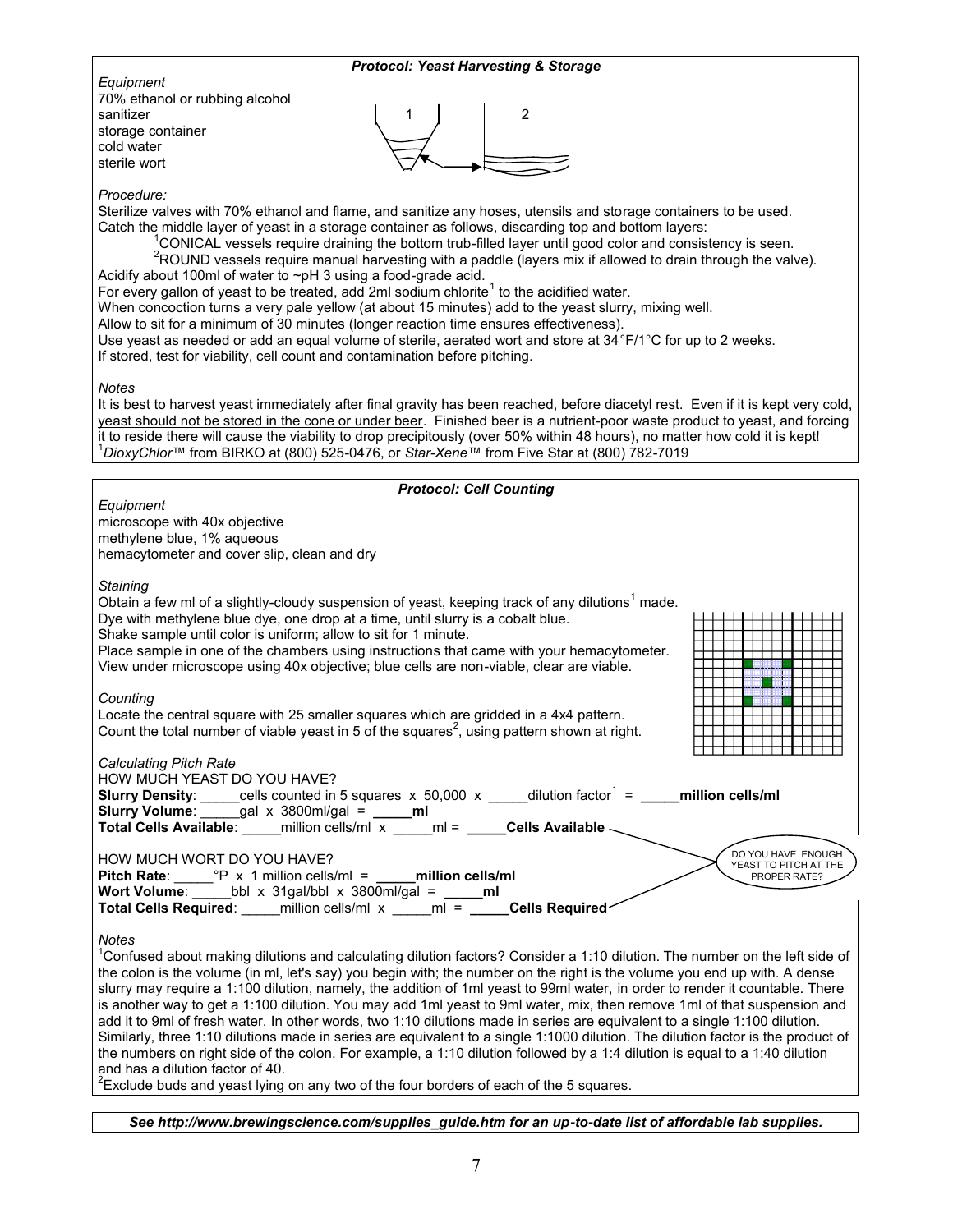# *Table of Brewing Bacteria*

| <b>GENUS</b>                                                                 | <b>GRAM</b>             | <b>ACID</b>                                                                     | <b>CATALASE</b>       | <b>OXIDASE</b> |  |
|------------------------------------------------------------------------------|-------------------------|---------------------------------------------------------------------------------|-----------------------|----------------|--|
| Acetic Acid Bacteria (smell sharp & vinegary) -<br>Acetobacter               |                         | +                                                                               | +                     |                |  |
| Acidomonas                                                                   |                         | $\ddot{}$                                                                       | $\ddot{}$             | $\ddot{}$      |  |
|                                                                              |                         |                                                                                 |                       |                |  |
| Enteric Bacteria (smell rotten, sulfury or like a bad cold)                  |                         |                                                                                 |                       |                |  |
| Citrobacter                                                                  |                         |                                                                                 | +                     |                |  |
| Enterobacter                                                                 |                         |                                                                                 | +                     |                |  |
| Hafnia                                                                       |                         |                                                                                 | +                     |                |  |
| Klebsiella                                                                   |                         |                                                                                 | +                     |                |  |
| Obesumbacterium                                                              |                         |                                                                                 | $\ddot{}$             | $\ddot{}$      |  |
| Lactic Acid Bacteria (smell sharp & fruity)                                  |                         |                                                                                 |                       |                |  |
| Lactobacillus $\blacksquare$                                                 | +                       | +                                                                               |                       |                |  |
| Pediococcus                                                                  | +                       | $\ddot{}$                                                                       |                       |                |  |
|                                                                              |                         |                                                                                 |                       |                |  |
| <b>Other Bacteria</b>                                                        |                         |                                                                                 |                       |                |  |
| Megasphaera                                                                  |                         | +                                                                               | +                     |                |  |
| Pectinatus $\rightarrow$                                                     |                         |                                                                                 | +                     |                |  |
| Zymomonas $-$                                                                |                         |                                                                                 |                       |                |  |
|                                                                              | Acetobacter, Acidomonas |                                                                                 | Acetic Acid Bacteria  |                |  |
|                                                                              |                         | from plant material                                                             |                       |                |  |
| found in wort and sometimes bottled beer                                     |                         |                                                                                 |                       |                |  |
|                                                                              |                         | contribute vinegary or cidery flavor                                            |                       |                |  |
| Citrobacter, Enterobacter, Hafnia, Klebsiella, Obesumbacterium               | Enteric Bacteria        |                                                                                 |                       |                |  |
|                                                                              |                         | from water, soil, plant material<br>found in wort, early stages of fermentation |                       |                |  |
| Enterobacter and Citrobacter killed at pH 4.4 and 2% alcohol, others are not |                         |                                                                                 |                       |                |  |
| contribute fusel alcohols, sulfur compounds, phenolics, diacetyl             |                         |                                                                                 |                       |                |  |
|                                                                              |                         | Lactobacillus, Pediococcus                                                      |                       |                |  |
|                                                                              | Lactic Acid Bacteria    |                                                                                 |                       |                |  |
|                                                                              |                         | from grain dust<br>found throughout brewing process                             |                       |                |  |
|                                                                              |                         | contribute tart or sour flavor, diacetyl                                        |                       |                |  |
|                                                                              |                         | Megasphaera, Pectinatus, Zymomonas                                              | <b>Other Bacteria</b> |                |  |
|                                                                              |                         |                                                                                 |                       |                |  |
|                                                                              |                         | occur rarely<br>sources vary                                                    |                       |                |  |
| found in areas with little oxygen, such as CO2 recovery systems              |                         |                                                                                 |                       |                |  |
|                                                                              |                         | Zymomonas tolerates up to 10% alcohol                                           |                       |                |  |
|                                                                              |                         | contribute sulfur compounds, acetaldehyde                                       |                       |                |  |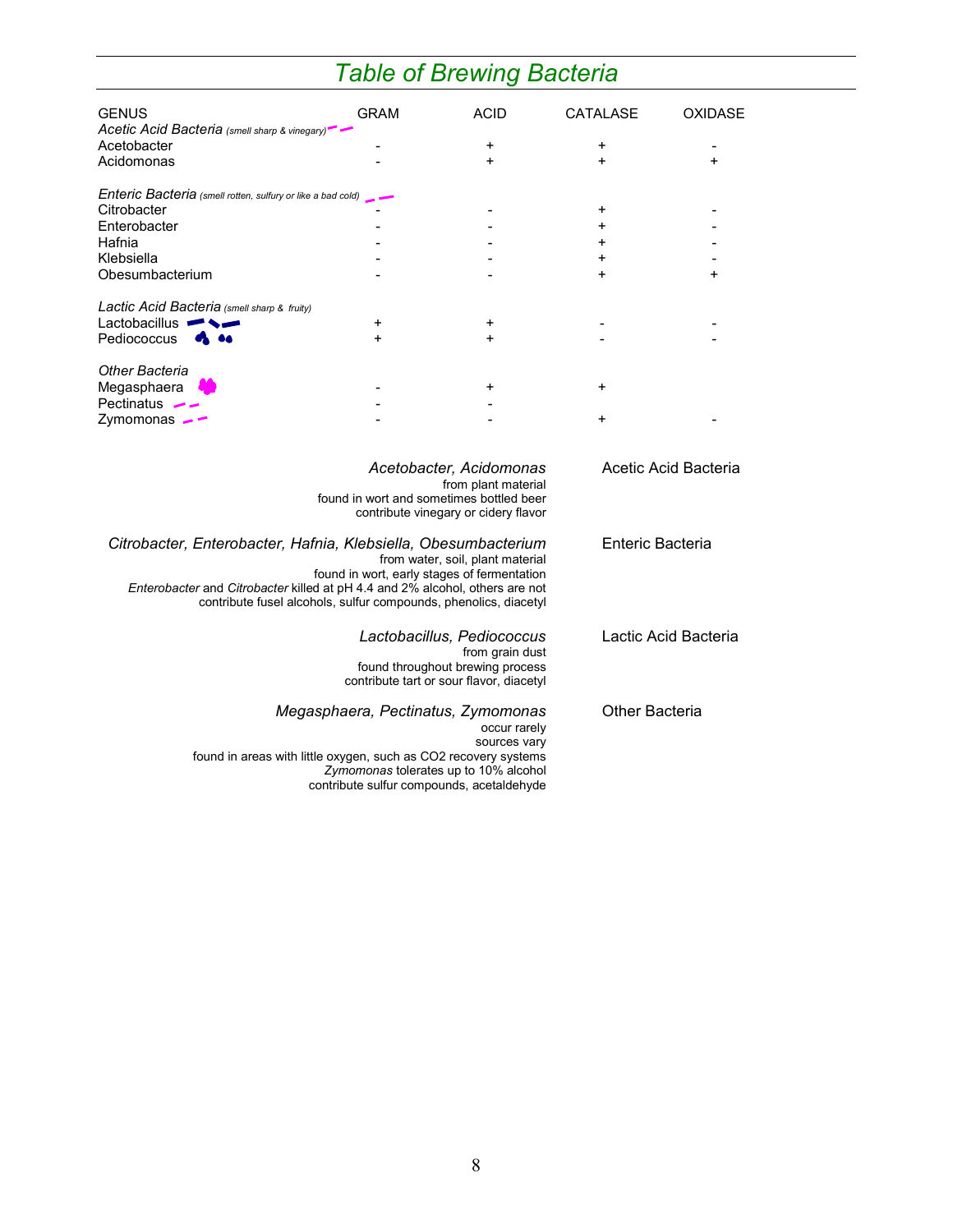# *Quick Reference*

 Wort Aeration Aeration rates vary with wort volume, wort gravity and knockout time. In general, 8-10ppm of dissolved oxygen is desired for normal gravity worts. If aerating in-line with pure oxygen for the duration of a 1-hour knockout, this translates into 1.4LPM for every 10bbl of wort: 10ppm = 10mg/L = 117,800mg/10bbl 1.4mg  $O_2$ = 1ml  $O_2$ 117,800mg O<sub>2</sub> = 84,142ml O<sub>2</sub> = 84.1L O<sub>2</sub> 84.1L of  $O_2$  delivered over 1 hour = 1.4L delivered over 1 minute Sterilizing Time vs. Temperature The system (not the liquid running through it!) must be kept at: 160°F (71°C) for 45 minutes 170ºF (77ºC) for 30 minutes 180ºF (82ºC) for 25 minutes Conversions  $I =$  liter hl = hectoliter bbl = beer barrel 3.8 l / gal  $100$  l / hl 118 l / bbl 31 gal / bbl  $°C = 5/9$  (°F - 32)  ${}^{\circ}$ F = (9/5  ${}^{\circ}$ C) + 32  $\degree$  Plato = % sugar =  $\frac{1}{4}$  (last two digits of specific gravity reading) 5º Plato = 5% sugar = 1.020 sg OE = original extract, º Plato AE = apparent extract, º Plato RE = real extract, º Plato % alcohol by weight =  $0.42$  (OE - AE) % alcohol by weight =  $0.52$  (OE - RE) % alcohol by weight =  $2.22$  (RE - AE) % alcohol by volume = (% alcohol by weight x specific gravity of beer) / 0.791

### *Glossary*

**aerobe:** an organism which needs oxygen to survive (obligate aerobes will die without air)

**anaerobe:** an organism which does not need air to survive (obligate anaerobes will die if exposed to air, while facultative anaerobes can grow with or without air)

**aseptic:** against or without infection

- **contaminant:** a relative term referring to any organism which lends undesirable characteristics; what is "bad" in one kind of brew may be intentionally cultured in another
	- **inoculate:** to introduce an organism to a sterile environment, intentionally or not
- **morphology:** shape or appearance

**petite mutant:** a yeast with deficient respiratory abilities, resulting in slow growth and small (petite) colony size

**strains:** subspecies or "races" of *Saccharomyces cerevisae*; all brewing yeasts are strains of this species

**viability:** percent of live cells in a population; not to be confused with vitality, which refers to metabolic activity or vigor of live cells

**wild yeast:** undesirable, undomesticated, or non-brewing yeast